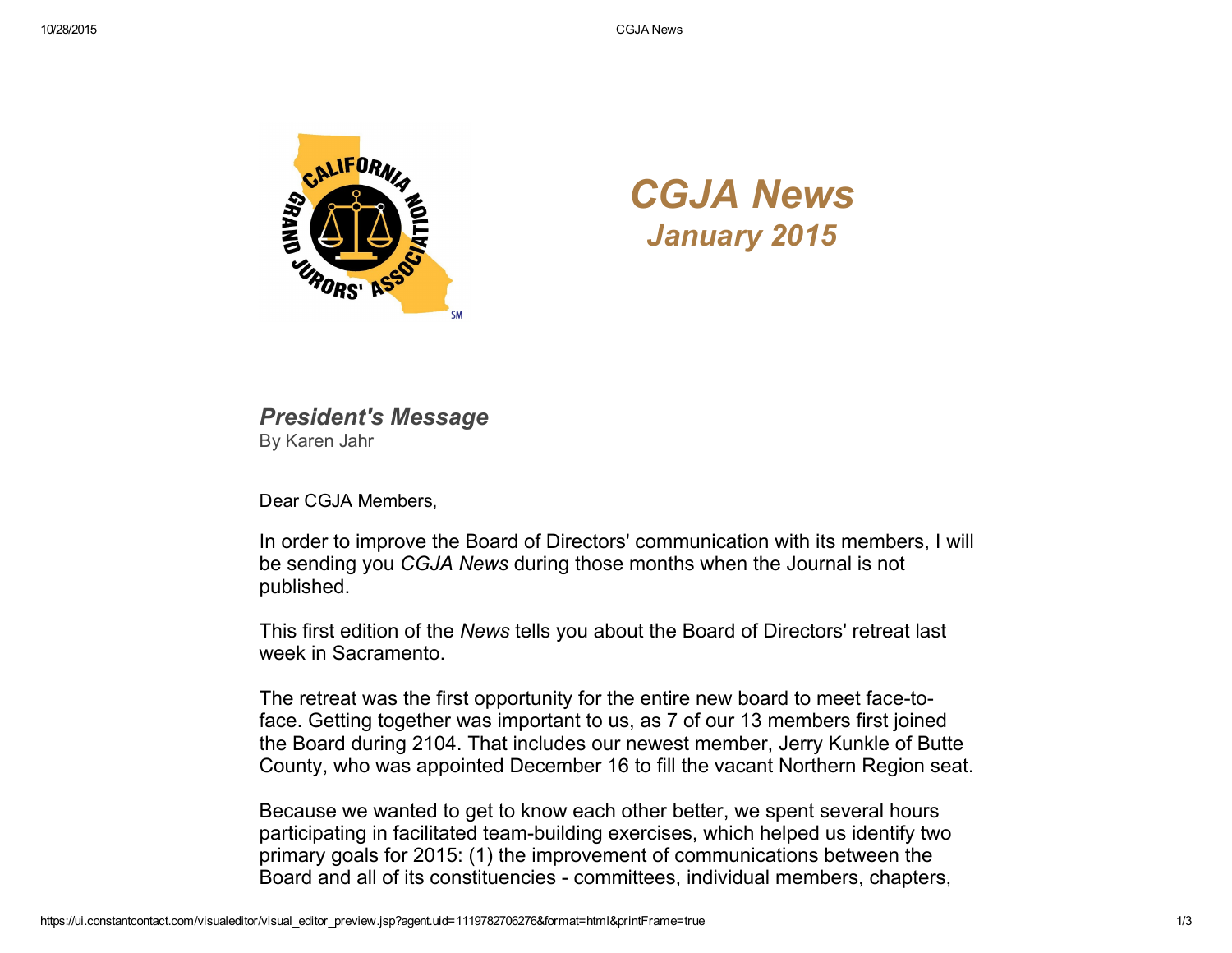10/28/2015 CGJA News

courts, and counties, and (2) the growth of CGJA membership and volunteerism.

The Board then developed an Action Plan to use as a road-map for the months to come. CGJA is a member-driven Association, and the directors want and need to hear what our members and chapters have to say. Our plan commits the Board to expanding our lines of communication, including having person-toperson contact when feasible.

The Board's other primary goal for this year is to grow our organization through increased CGJA membership and volunteerism. Under our Action Plan, the Membership Relations Committee will be expanded and restructured to put additional resources behind member recruitment and retention and the increased utilization of volunteers.

Our plan also requires the Board to continue our review and revision of CGJA's bylaws and policies, based on our members' input to date, and to seek additional member input in the weeks to come through our expanded Bylaws and Policies Review Committee.

Other elements of the plan address revenue raising, ensuring the financial success of our annual conferences, succession planning, and improving our website.

Even before our retreat, the directors took steps aimed at improving the Association's operations. Our new Treasurer and the revitalized Finance Committee have been reviewing the bookkeeping system, the finance team's organizational structure and duties, and our financial policies and procedures. They have also developed the Association's 2015 Budget, which is posted on our website.

The Financial Review Committee was reconstituted and is now engaged in identifying a CPA firm to conduct an independent financial review for the fiscal year ending December 31, 2014. The Board intends to schedule independent financial reviews on a regularly recurring basis.

We have also been able to fill the last of the vacancies among our committee chairs. I'm happy to tell you that Michael Chernock, our acting Membership Relations Committee chair, has been formally appointed to lead MRC. In